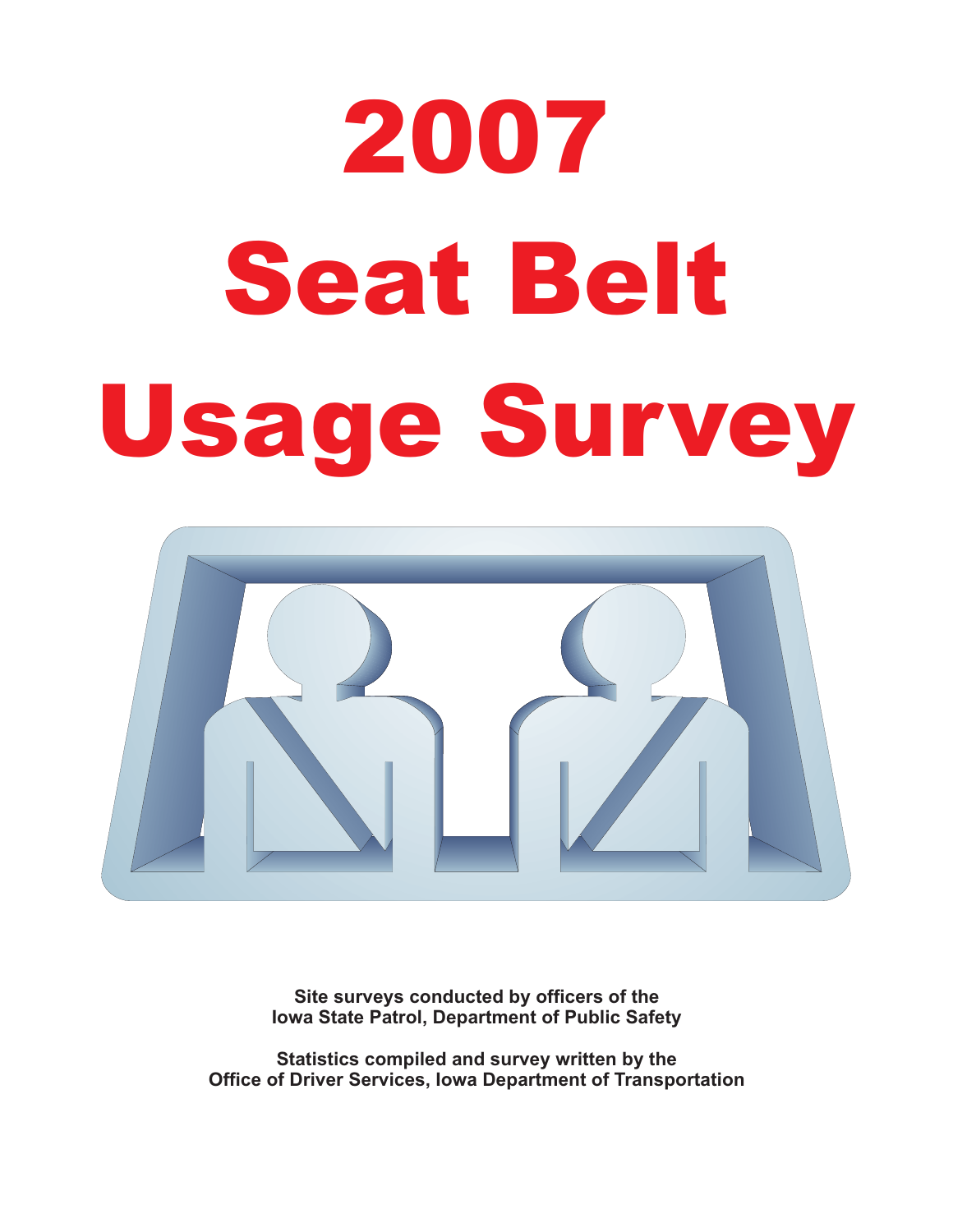# 2007 Seat Belt Usage Survey List of Charts

| 1.  |  |
|-----|--|
| 2.  |  |
| 3.  |  |
| 4.  |  |
| 5.  |  |
| 6.  |  |
| 7.  |  |
| 8.  |  |
| 9.  |  |
| 10. |  |
| 11. |  |
| 12. |  |
| 13. |  |
| 14. |  |
| 15. |  |
| 16. |  |
| 17. |  |
| 18. |  |
| 19. |  |
| 20. |  |
| 21. |  |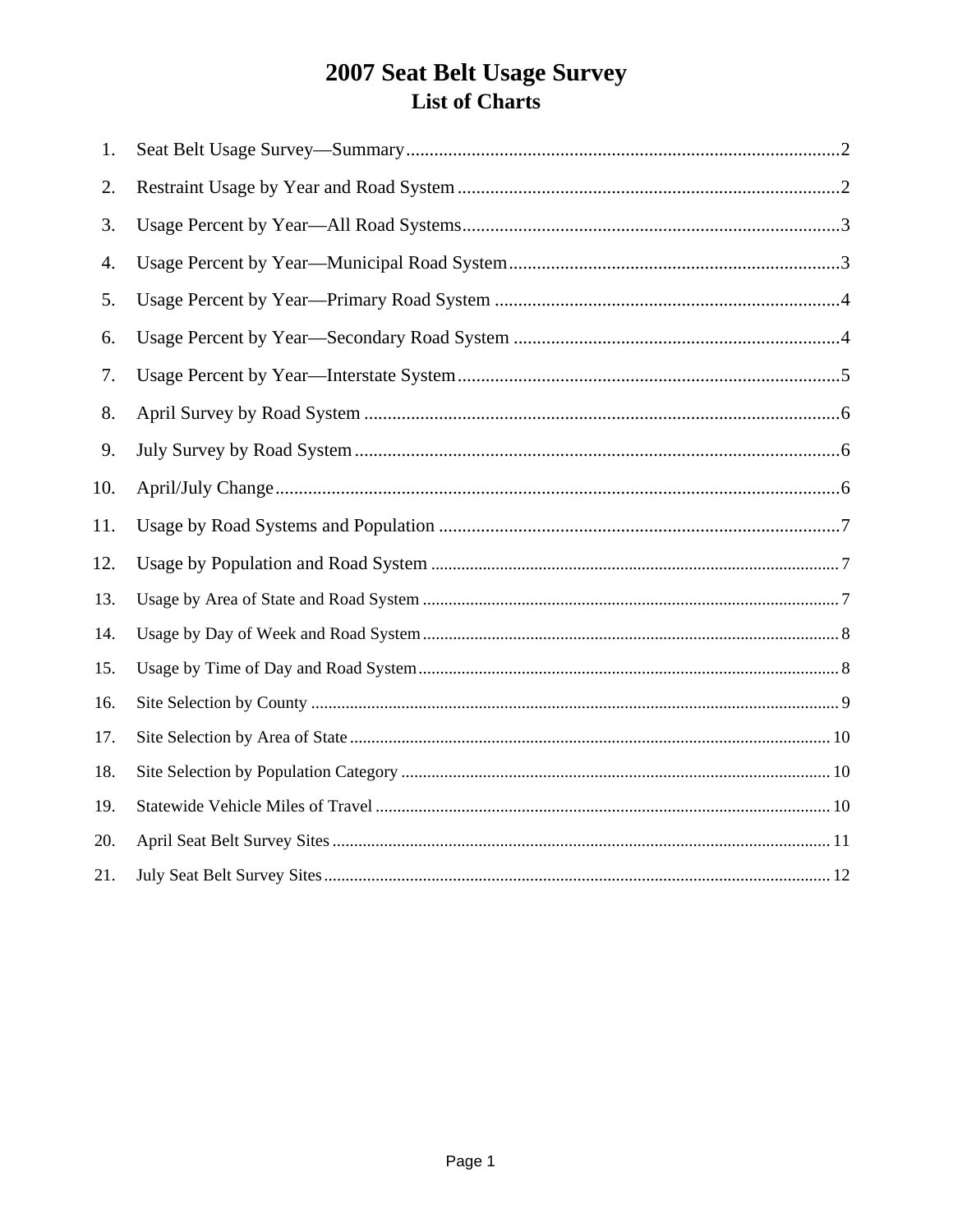# **2010 Sat Belt Usage Survey 2007 Seat Belt Usage Survey**

**Chart 1 2007 Seat Belt Usage Survey--Summary**

| <b>Road System</b> | <b>April Usage</b> |             |            |                 | Change      |            |           |
|--------------------|--------------------|-------------|------------|-----------------|-------------|------------|-----------|
|                    | <b>Observed</b>    | <b>Used</b> | Percentage | <b>Observed</b> | <b>Used</b> | Percentage |           |
| l Statewide Total  | 13.604             | 12.429      | 91.82%     | 15.318          | 13.927      | 91.27%     | $-0.54%$  |
| <b>Municipal</b>   | 5.976              | 5.409       | 90.51%     | 6.377           | 5.716       | 89.63%     | $-0.88%$  |
| Primary            | 5.074              | 4.650       | 91.64%     | 5.938           | 5.468       | 92.08%     | 0.44%     |
| Secondary          | 1.132              | 1.039       | 91.78%     | 1.208           | 1.131       | 93.63%     | 1.84%     |
| <b>Interstate</b>  | 1.422              | 1.331       | 93.60%     | 1.795           | 1,612       | 89.81%     | $-3.80\%$ |

**Estimated statewide total April survey usage weighted by vehicles miles of travel and 95% confidence intervals for the estimated variance are +/- 0.15%** Estimated statewide total July survey usage weighted by vehicles miles of travel and 95% confidence intervals for the estimated variance are +/- 0.14%

| Restraint Usage by Year and Road System |     |                     |         |                      |     |  |  |  |  |
|-----------------------------------------|-----|---------------------|---------|----------------------|-----|--|--|--|--|
| Survey                                  |     | Statewide Municipal | Primary | Secondary Interstate |     |  |  |  |  |
| 06/86                                   | 27% | 20%                 | 27%     | 24%                  | 43% |  |  |  |  |
| 09/86                                   | 46% | 34%                 | 48%     | 42%                  | 62% |  |  |  |  |
| 04/87                                   | 63% | 54%                 | 65%     | 64%                  | 69% |  |  |  |  |
| 09/87                                   | 56% | 48%                 | 56%     | 55%                  | 67% |  |  |  |  |
| 09/88                                   | 55% | 46%                 | 55%     | 52%                  | 69% |  |  |  |  |
| 09/89                                   | 59% | 49%                 | 56%     | 61%                  | 72% |  |  |  |  |
| 09/90                                   | 61% | 49%                 | 60%     | 61%                  | 76% |  |  |  |  |
| 09/91                                   | 68% | 64%                 | 64%     | 64%                  | 79% |  |  |  |  |
| 09/92                                   | 71% | 62%                 | 69%     | 71%                  | 83% |  |  |  |  |
| 09/93                                   | 73% | 59%                 | 73%     | 71%                  | 80% |  |  |  |  |
| 09/94                                   | 73% | 63%                 | 72%     | 72%                  | 82% |  |  |  |  |
| 09/95                                   | 75% | 65%                 | 75%     | 76%                  | 85% |  |  |  |  |
| 09/96                                   | 75% | 69%                 | 74%     | 71%                  | 85% |  |  |  |  |
| 11/97                                   | 75% | 69%                 | 74%     | 71%                  | 85% |  |  |  |  |
| 10/98                                   | 77% | 70%                 | 76%     | 79%                  | 84% |  |  |  |  |
| 10/99                                   | 78% | 72%                 | 78%     | 80%                  | 84% |  |  |  |  |
| 10/00                                   | 78% | 73%                 | 79%     | 77%                  | 82% |  |  |  |  |
| 10/01                                   | 81% | 76%                 | 83%     | 83%                  | 81% |  |  |  |  |
| 09/02                                   | 82% | 79%                 | 83%     | 87%                  | 81% |  |  |  |  |
| 03/03                                   | 82% | 78%                 | 86%     | 81%                  | 82% |  |  |  |  |
| 07/03                                   | 86% | 82%                 | 88%     | 83%                  | 90% |  |  |  |  |
| 04/04                                   | 84% | 79%                 | 84%     | 88%                  | 84% |  |  |  |  |
| 07/04                                   | 86% | 84%                 | 87%     | 86%                  | 88% |  |  |  |  |
| 04/05                                   | 85% | 78%                 | 87%     | 89%                  | 85% |  |  |  |  |
| 07/05                                   | 86% | 81%                 | 86%     | 87%                  | 88% |  |  |  |  |
| 04/06                                   | 89% | 87%                 | 89%     | 90%                  | 90% |  |  |  |  |
| 07/06                                   | 89% | 84%                 | 89%     | 90%                  | 92% |  |  |  |  |
| 07/07                                   | 92% | 91%                 | 92%     | 92%                  | 94% |  |  |  |  |

**Chart 2 Restraint Usage by Year and Road System**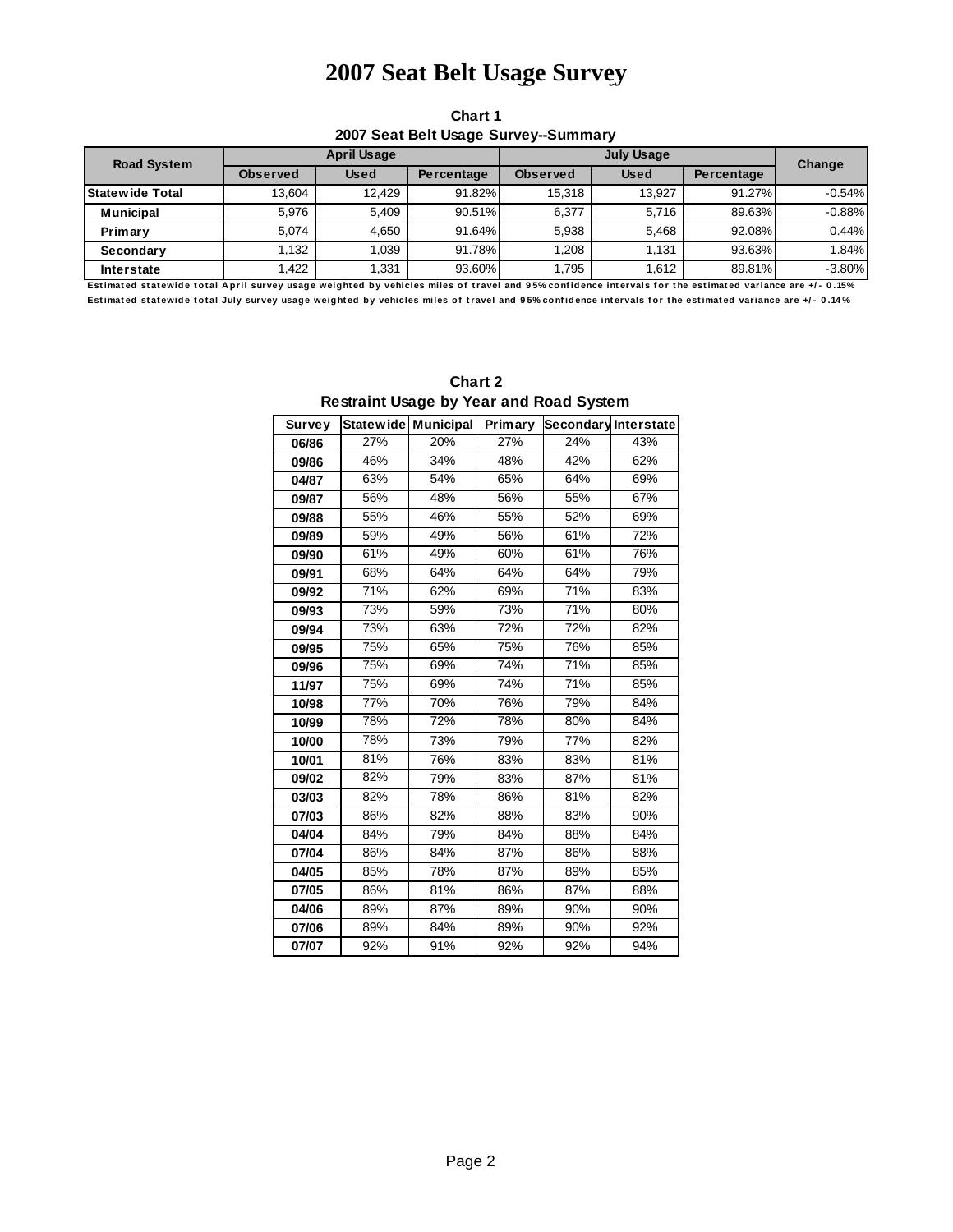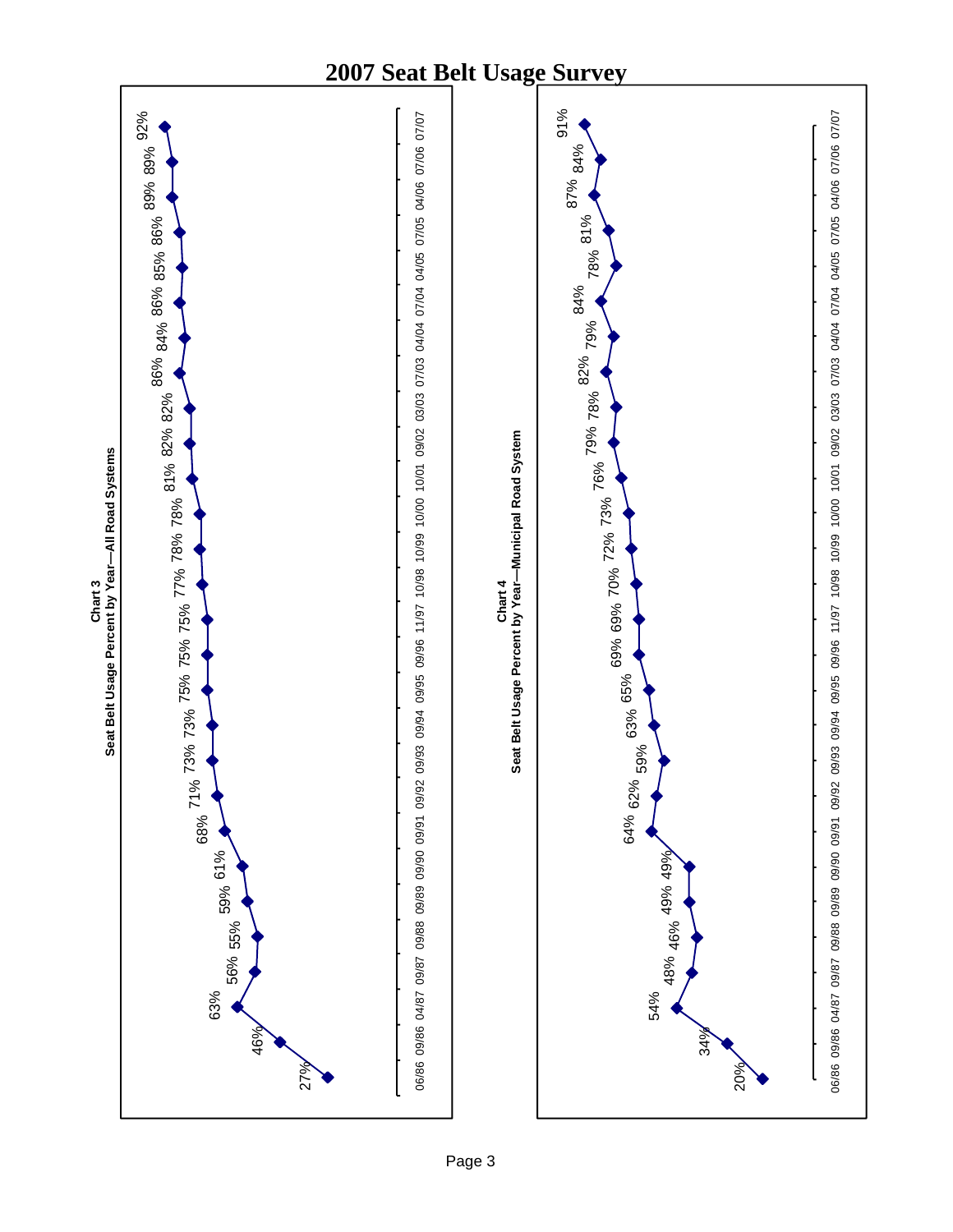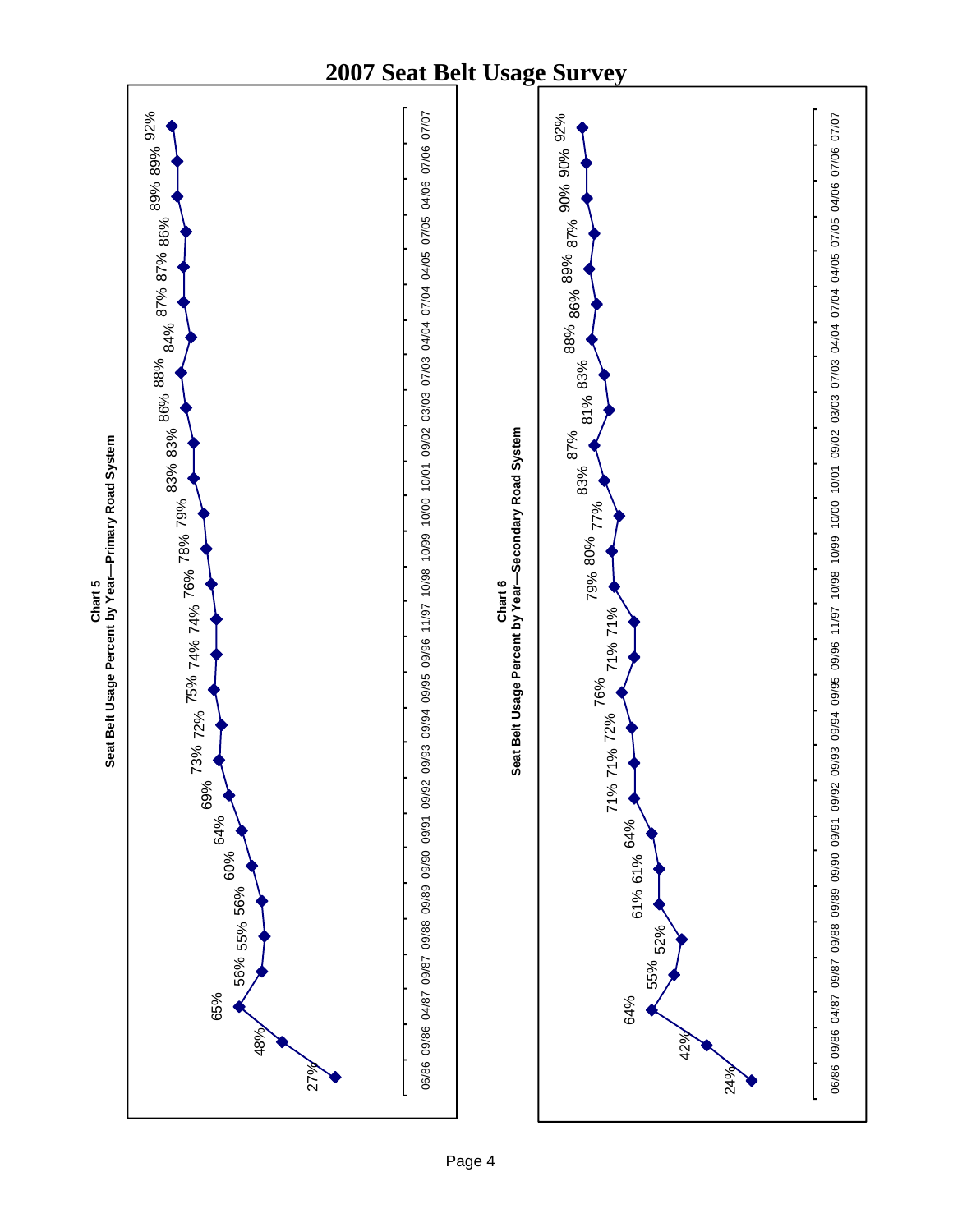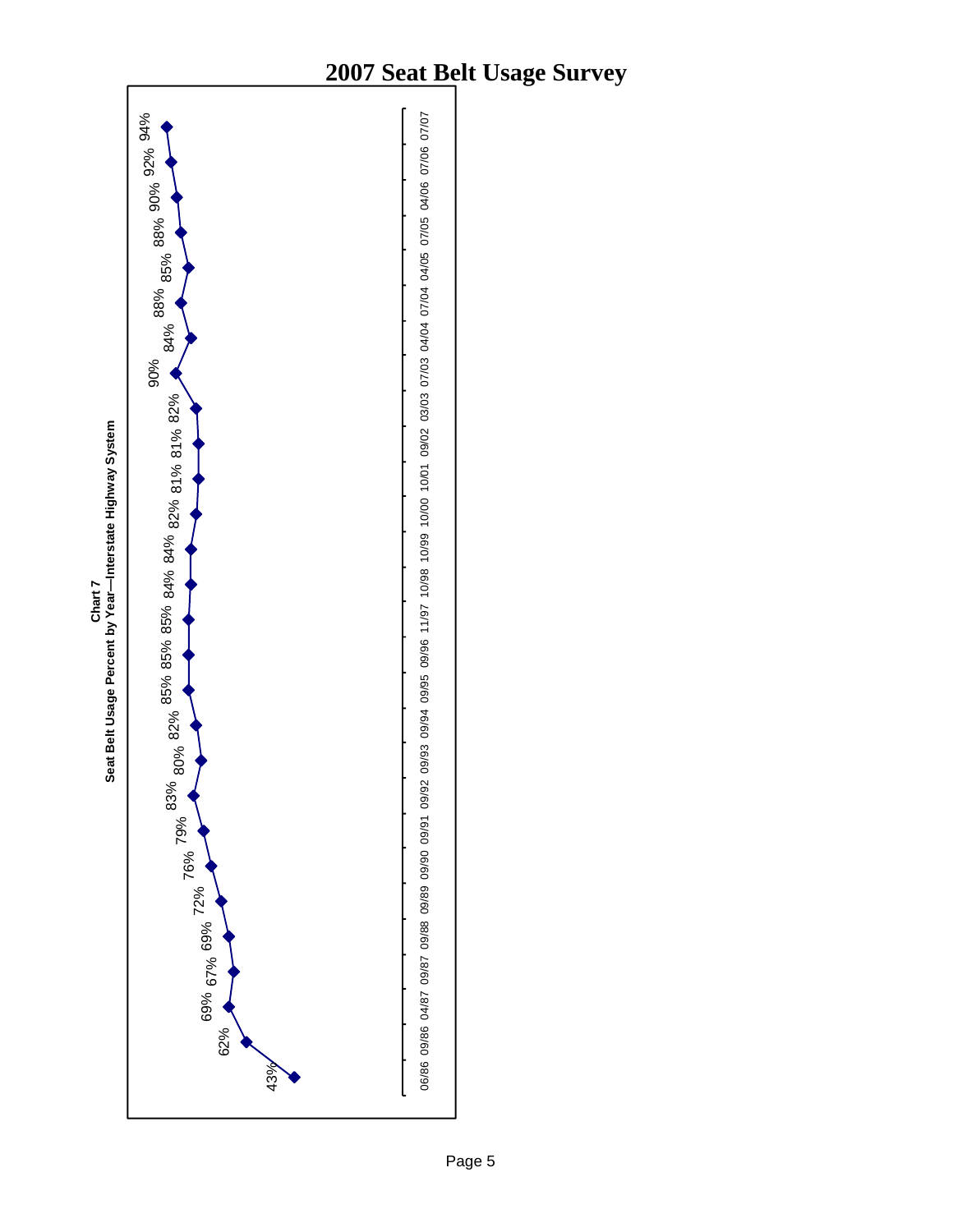**Chart 8 April Survey by Road System**

|                    | <b>Drivers</b> |               |             |                   |                |      |        |  |  |
|--------------------|----------------|---------------|-------------|-------------------|----------------|------|--------|--|--|
| <b>Road System</b> | <b>Belt</b>    |               | <b>None</b> |                   | <b>Unknown</b> |      | Total  |  |  |
|                    | #              | $\frac{1}{6}$ | #           | %                 | #              | %    | #      |  |  |
| <b>Municipal</b>   | 4,219          | 90.1%         | 387         | 8.3%              | 78             | 1.7% | 4,684  |  |  |
| Primary            | 3,631          | 90.3%         | 323         | 8.0%              | 65             | 1.6% | 4,019  |  |  |
| Secondary          | 820            | 90.7%         | 71          | 7.9%              | 13             | 1.4% | 904    |  |  |
| <b>Interstate</b>  | 1,017          | 87.6%         | 69          | 5.9%              | 75             | 6.5% | 1,161  |  |  |
| Total              | 9,687          | 90.0%         | 850         | 7.9%              | 231            | 2.1% | 10,768 |  |  |
|                    |                |               |             | <b>Passengers</b> |                |      |        |  |  |
| <b>Municipal</b>   | 1,190          | 84.7%         | 180         | 12.8%             | 35             | 2.5% | 1,405  |  |  |
| Primary            | 1,019          | 87.7%         | 101         | 8.7%              | 42             | 3.6% | 1,162  |  |  |
| Secondary          | 219            | 89.8%         | 22          | 9.0%              | 3              | 1.2% | 244    |  |  |
| <b>Interstate</b>  | 314            | 88.5%         | 22          | 6.2%              | 19             | 5.4% | 355    |  |  |
| Total              | 2,742          | 86.6%         | 325         | 10.3%             | 99             | 3.1% | 3,166  |  |  |
|                    |                |               |             | <b>Total</b>      |                |      |        |  |  |
| <b>Municipal</b>   | 5,409          | 88.8%         | 567         | 9.3%              | 113            | 1.9% | 6,089  |  |  |
| Primary            | 4,650          | 89.8%         | 424         | 8.2%              | 107            | 2.1% | 5,181  |  |  |
| Secondary          | 1,039          | 90.5%         | 93          | 8.1%              | 16             | 1.4% | 1,148  |  |  |
| <b>Interstate</b>  | 1,331          | 87.8%         | 91          | 6.0%              | 94             | 6.2% | 1,516  |  |  |
| Total              | 12,429         | 89.2%         | 1,175       | 8.4%              | 330            | 2.4% | 13,934 |  |  |

### **Chart 9**

**July Survey by Road System**

|                    | <b>Drivers</b> |             |       |                   |     |                |              |  |  |
|--------------------|----------------|-------------|-------|-------------------|-----|----------------|--------------|--|--|
| <b>Road System</b> |                | <b>Belt</b> |       | <b>None</b>       |     | <b>Unknown</b> | <b>Total</b> |  |  |
|                    | #              | %           | #     | $\%$              | #   | %              | #            |  |  |
| Municipal          | 4,514          | 89.7%       | 475   | 9.4%              | 46  | 0.9%           | 5,035        |  |  |
| Primary            | 4,187          | 90.8%       | 339   | 7.3%              | 87  | 1.9%           | 4,613        |  |  |
| Secondary          | 864            | 92.6%       | 55    | 5.9%              | 14  | 1.5%           | 933          |  |  |
| Interstate         | 1,255          | 88.3%       | 130   | 9.1%              | 37  | 2.6%           | 1,422        |  |  |
| <b>Total</b>       | 10,820         | 90.1%       | 999   | 8.3%              | 184 | 1.5%           | 12,003       |  |  |
|                    |                |             |       | <b>Passengers</b> |     |                |              |  |  |
| Municipal          | 1,202          | 85.4%       | 186   | 13.2%             | 19  | 1.4%           | 1,407        |  |  |
| Primary            | 1,281          | 88.0%       | 131   | 9.0%              | 44  | 3.0%           | 1,456        |  |  |
| Secondary          | 267            | 90.5%       | 22    | 7.5%              | 6   | 2.0%           | 295          |  |  |
| Interstate         | 357            | 84.0%       | 53    | 12.5%             | 15  | 3.5%           | 425          |  |  |
| Total              | 3,107          | 86.7%       | 392   | 10.9%             | 84  | 2.3%           | 3,583        |  |  |
|                    |                |             |       | <b>Total</b>      |     |                |              |  |  |
| Municipal          | 5,716          | 88.7%       | 661   | 10.3%             | 65  | 1.0%           | 6,442        |  |  |
| Primary            | 5,468          | 90.1%       | 470   | 7.7%              | 131 | 2.2%           | 6,069        |  |  |
| Secondary          | 1,131          | 92.1%       | 77    | 6.3%              | 20  | 1.6%           | 1,228        |  |  |
| Interstate         | 1,612          | 87.3%       | 183   | 9.9%              | 52  | 2.8%           | 1,847        |  |  |
| Total              | 13,927         | 89.4%       | 1,391 | 8.9%              | 268 | 1.7%           | 15,586       |  |  |

### **Chart 10 April/July Change**

|                    | <b>Drivers</b> |         |             |                   |                |               |                |  |
|--------------------|----------------|---------|-------------|-------------------|----------------|---------------|----------------|--|
| <b>Road System</b> | <b>Belt</b>    |         | <b>None</b> |                   | <b>Unknown</b> |               | Total          |  |
|                    | #              | %       | #           | %                 | #              | $\frac{9}{6}$ | #              |  |
| <b>Municipal</b>   | 295            | $-0.4%$ | 88          | 1.2%              | $-32$          | $-0.8%$       | 351            |  |
| Primary            | 556            | 0.4%    | 16          | $-0.7%$           | 22             | 0.3%          | 594            |  |
| Secondary          | 44             | 1.9%    | $-16$       | $-2.0%$           |                | 0.1%          | 29             |  |
| Interstate         | 238            | 0.7%    | 61          | 3.2%              | $-38$          | $-3.9%$       | 261            |  |
| Total              | 1,133          | 0.2%    | 149         | 0.4%              | $-47$          | $-0.6%$       | 1,235          |  |
|                    |                |         |             | <b>Passengers</b> |                |               |                |  |
| <b>Municipal</b>   | 12             | 0.7%    | 6           | 0.4%              | $-16$          | $-1.1%$       | $\overline{2}$ |  |
| Primary            | 262            | 0.3%    | 30          | 0.3%              |                | $-0.6%$       | 294            |  |
| Secondary          | 48             | 0.8%    | $\Omega$    | $-1.6%$           | 3              | 0.8%          | 51             |  |
| Interstate         | 43             | $-4.5%$ | 31          | 6.3%              | $-4$           | $-1.8%$       | 70             |  |
| Total              | 365            | 0.1%    | 67          | 0.7%              | $-15$          | $-0.8%$       | 417            |  |
|                    |                |         |             | <b>Total</b>      |                |               |                |  |
| <b>Municipal</b>   | 307            | $-0.1%$ | 94          | 0.9%              | $-48$          | $-0.8%$       | 353            |  |
| Primary            | 818            | 0.3%    | 46          | $-0.4%$           | 24             | 0.1%          | 888            |  |
| Secondary          | 92             | 1.6%    | $-16$       | $-1.8%$           | 4              | 0.2%          | 80             |  |
| Interstate         | 281            | $-0.5%$ | 92          | 3.9%              | $-42$          | $-3.4%$       | 331            |  |
| Total              | 1,498          | 0.2%    | 216         | 0.5%              | $-62$          | $-0.6%$       | 1,652          |  |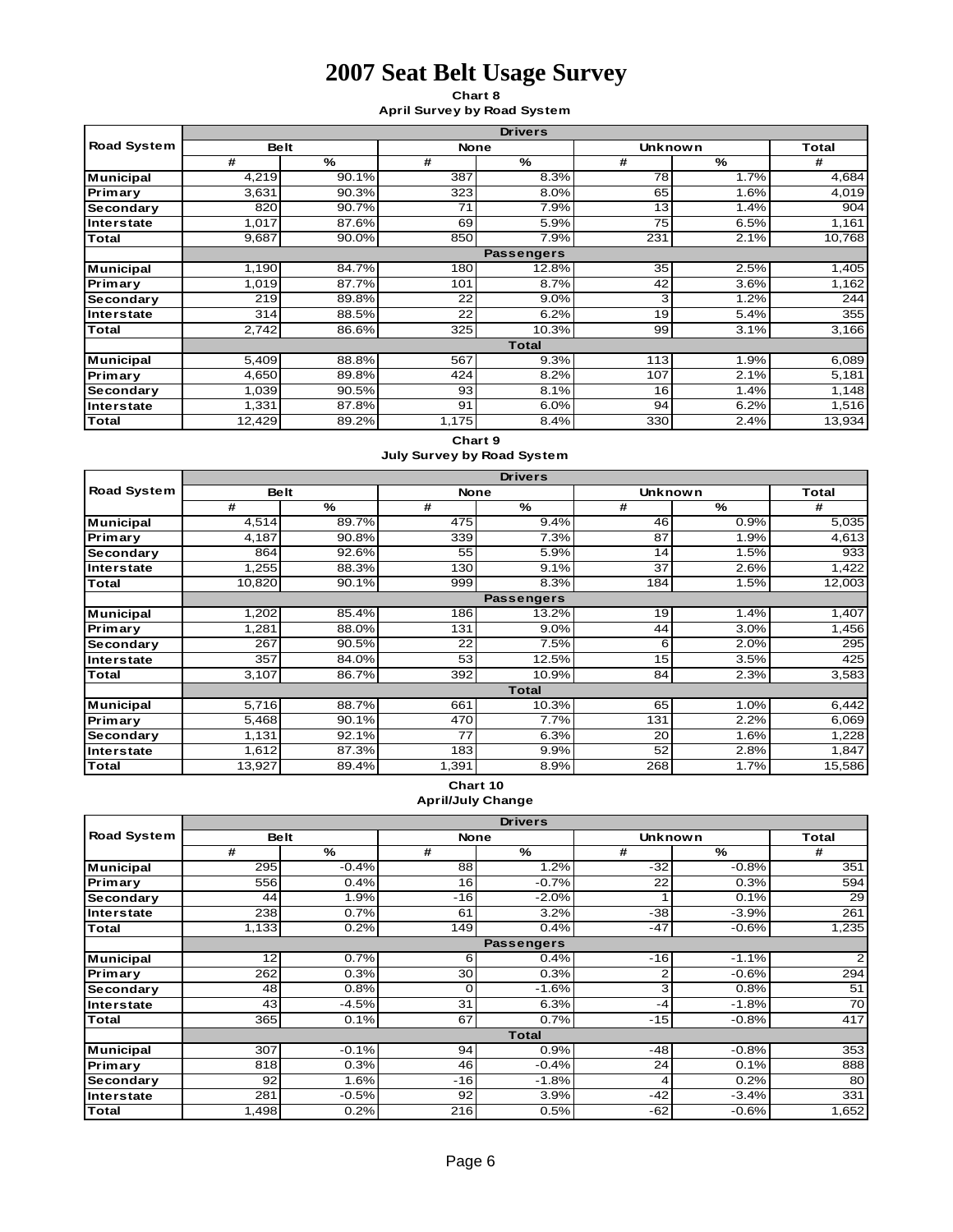|              | Chart 11                                      |        |              |        |        |  |  |  |  |
|--------------|-----------------------------------------------|--------|--------------|--------|--------|--|--|--|--|
|              | Seat Belt Usage by Road System and Population |        |              |        |        |  |  |  |  |
|              | <b>Population and</b>                         |        | <b>Usage</b> |        |        |  |  |  |  |
|              | <b>Road System</b>                            |        | April        |        | July   |  |  |  |  |
| A            | Over 200,000                                  | 1.948  | 92.10%       | 2,167  | 90.56% |  |  |  |  |
|              | <b>Municipal</b>                              | 1,213  | 93.38%       | 888    | 92.50% |  |  |  |  |
|              | Primary                                       | 433    | 88.01%       | 684    | 92.56% |  |  |  |  |
|              | Secondary                                     | 46     | 93.88%       | 35     | 94.59% |  |  |  |  |
|              | <b>Interstate</b>                             | 256    | 93.09%       | 560    | 85.24% |  |  |  |  |
| в            | 150,000 TO 199,999                            | 2.605  | 91.24%       | 3.948  | 91.49% |  |  |  |  |
|              | <b>Municipal</b>                              | 1,110  | 89.23%       | 1,732  | 88.23% |  |  |  |  |
|              | Primary                                       | 904    | 91.87%       | 1,289  | 93.14% |  |  |  |  |
|              | Secondary                                     | 275    | 95.16%       | 406    | 95.08% |  |  |  |  |
|              | <b>Interstate</b>                             | 316    | 93.49%       | 521    | 96.30% |  |  |  |  |
| C            | 75,000 TO 149,999                             | 1,955  | 91.06%       | 1,503  | 84.68% |  |  |  |  |
|              | <b>Municipal</b>                              | 681    | 91.29%       | 576    | 84.21% |  |  |  |  |
|              | Primary                                       | 649    | 89.64%       | 451    | 82.00% |  |  |  |  |
|              | Secondary                                     | 161    | 89.94%       | 118    | 86.76% |  |  |  |  |
|              | <b>Interstate</b>                             | 464    | 93.17%       | 358    | 88.40% |  |  |  |  |
| D            | 25,000 TO 74,999                              | 2.851  | 92.87%       | 2.283  | 93.45% |  |  |  |  |
|              | <b>Municipal</b>                              | 1,088  | 91.28%       | 895    | 91.42% |  |  |  |  |
|              | Primary                                       | 1,374  | 94.30%       | 1,032  | 95.56% |  |  |  |  |
|              | Secondary                                     | 306    | 92.17%       | 299    | 94.32% |  |  |  |  |
|              | <b>Interstate</b>                             | 83     | 93.26%       | 57     | 85.07% |  |  |  |  |
| Е            | <b>Under 25,000</b>                           | 3,070  | 89.84%       | 4,026  | 91.67% |  |  |  |  |
|              | <b>Municipal</b>                              | 1,317  | 88.09%       | 1,625  | 90.73% |  |  |  |  |
|              | Primary                                       | 1,290  | 91.04%       | 2,012  | 92.08% |  |  |  |  |
|              | Secondary                                     | 251    | 88.69%       | 273    | 93.81% |  |  |  |  |
|              | <b>Interstate</b>                             | 212    | 95.50%       | 116    | 92.80% |  |  |  |  |
| <b>Total</b> |                                               | 12.429 | 91.36%       | 13.927 | 90.92% |  |  |  |  |
|              | <b>Municipal</b>                              | 5,409  | 90.51%       | 5,716  | 89.63% |  |  |  |  |
|              | Primary                                       | 4,650  | 91.64%       | 5,468  | 92.08% |  |  |  |  |
|              | Secondary                                     | 1,039  | 91.78%       | 1,131  | 93.63% |  |  |  |  |
|              | <b>Interstate</b>                             | 1,331  | 93.60%       | 1,612  | 89.81% |  |  |  |  |

| $\mathbf{r}$ but $\mathbf{v}$<br>Chart 12     |        |         |        |         |  |  |  |
|-----------------------------------------------|--------|---------|--------|---------|--|--|--|
| Seat Belt Usage by Population and Road System |        |         |        |         |  |  |  |
| <b>Population and</b>                         |        | Usage   |        |         |  |  |  |
| <b>Road System</b>                            |        | April   |        | July    |  |  |  |
| <b>Municipal</b>                              | 5,070  | 122.79% | 5,758  | 124.44% |  |  |  |
| Over 200,000                                  | 1,188  | 92.38%  | 945    | 92.11%  |  |  |  |
| 150,000 to 199,999                            | 1,110  | 89.23%  | 1,732  | 88.23%  |  |  |  |
| 75,000 to 149,999                             | 681    | 91.29%  | 576    | 84.21%  |  |  |  |
| 25,000 to 74,999                              | 774    | 90.74%  | 880    | 92.24%  |  |  |  |
| <b>Under 25,000</b>                           | 1,317  | 88.09%  | 1,625  | 90.73%  |  |  |  |
| Primary                                       | 4,656  | 91.74%  | 5,141  | 91.82%  |  |  |  |
| Over 200,000                                  | 365    | 87.95%  | 258    | 88.66%  |  |  |  |
| 150,000 to 199,999                            | 904    | 91.87%  | 1,289  | 93.14%  |  |  |  |
| 75,000 to 149,999                             | 649    | 89.64%  | 451    | 82.00%  |  |  |  |
| 25,000 to 74,999                              | 1.448  | 94.33%  | 1,131  | 95.12%  |  |  |  |
| <b>Under 25,000</b>                           | 1,290  | 91.04%  | 2,012  | 92.08%  |  |  |  |
| Secondary                                     | 1,372  | 92.52%  | 1,416  | 94.02%  |  |  |  |
| Over 200,000                                  | 453    | 94.77%  | 419    | 94.37%  |  |  |  |
| 150,000 to 199,999                            | 275    | 95.16%  | 406    | 95.08%  |  |  |  |
| 75,000 to 149,999                             | 161    | 89.94%  | 118    | 86.76%  |  |  |  |
| 25.000 to 74.999                              | 232    | 91.34%  | 200    | 96.15%  |  |  |  |
| <b>Under 25,000</b>                           | 251    | 88.69%  | 273    | 93.81%  |  |  |  |
| <b>Interstate</b>                             | 1,331  | 93.60%  | 1,612  | 89.81%  |  |  |  |
| Over 200,000                                  | 256    | 93.09%  | 560    | 85.24%  |  |  |  |
| 150,000 to 199,999                            | 316    | 93.49%  | 521    | 96.30%  |  |  |  |
| 75,000 to 149,999                             | 464    | 93.17%  | 358    | 88.40%  |  |  |  |
| 25,000 to 74,999                              | 83     | 93.26%  | 57     | 85.07%  |  |  |  |
| <b>Under 25,000</b>                           | 212    | 95.50%  | 116    | 92.80%  |  |  |  |
| Total                                         | 12,429 | 91.36%  | 13,927 | 90.92%  |  |  |  |
| Over 200,000                                  | 2,262  | 92.18%  | 2,182  | 90.24%  |  |  |  |
| 150,000 to 199,999                            | 2,605  | 91.24%  | 3,948  | 91.49%  |  |  |  |
| 75,000 to 149,999                             | 1,955  | 91.06%  | 1,503  | 84.68%  |  |  |  |
| 25,000 to 74,999                              | 2,537  | 92.90%  | 2,268  | 93.80%  |  |  |  |
| <b>Under 25,000</b>                           | 3,070  | 89.84%  | 4,026  | 91.67%  |  |  |  |

| Seat Usage by Area of State and Road System |       |               |       |               |  |  |  |
|---------------------------------------------|-------|---------------|-------|---------------|--|--|--|
| Area of State and                           |       | <b>Usage</b>  |       |               |  |  |  |
| <b>Road System</b>                          |       | April         |       | July          |  |  |  |
| <b>Northeast</b>                            |       | 2,653 91.83%  | 4.020 | 90.81%        |  |  |  |
| <b>Municipal</b>                            | 169   | 96.02%        | 173   | 94.54%        |  |  |  |
| Primary                                     | 1.471 | 94.66%        |       | 1.718 92.47%  |  |  |  |
| Secondary                                   | 237   | 91.51%        | 536   | 94.37%        |  |  |  |
| <b>Interstate</b>                           |       | 776 86.22%    |       | 1.593 87.62%  |  |  |  |
| <b>Northwest</b>                            | 3,851 | 91.17%        |       | 3,773 91.00%  |  |  |  |
| <b>Municipal</b>                            | 371   | 94.88%        |       | 272 94.12%    |  |  |  |
| Primary                                     | 437   | 88.64%        | 419   | 88.21%        |  |  |  |
| Secondary                                   | 959   | 91.60%        | 790   | 86.53%        |  |  |  |
| <b>Interstate</b>                           |       | 2.084 90.89%  | 2,292 | 92.83%        |  |  |  |
| <b>Southeast</b>                            | 2.090 | 92.07%        |       | 2,110 91.66%  |  |  |  |
| <b>Municipal</b>                            | 558   | 90.00%        | 514   | 92.95%        |  |  |  |
| Primary                                     | 674   | 92.58%        | 567   | 92.20%        |  |  |  |
| Secondary                                   | 858   | 93.06%        | 1.029 | 90.74%        |  |  |  |
| <b>Interstate</b>                           | 0     | $0.00\%$      | 0     | $0.00\%$      |  |  |  |
| Southwest                                   | 3.835 | 90.86%        | 4,024 | 90.57%        |  |  |  |
| Municipal                                   | 1.073 | 91.32%        | 1.156 | 92.93%        |  |  |  |
| Primary                                     | 2.376 | 90.48%        |       | 2.278 90.18%  |  |  |  |
| Secondary                                   | 332   | 91.46%        | 515   | 87.73%        |  |  |  |
| <b>Interstate</b>                           | 54    | 94.74%        | 75    | 87.21%        |  |  |  |
| Total                                       |       | 12.429 91.36% |       | 13.927 90.92% |  |  |  |
| Municipal                                   | 2.171 | 91.91%        | 2.115 | 93.21%        |  |  |  |
| Primary                                     |       | 4.958 91.80%  | 4.982 | 91.01%        |  |  |  |
| Secondary                                   |       | 2.386 92.09%  | 2.870 | 89.63%        |  |  |  |
| <b>Interstate</b>                           |       | 2,914 89.66%  | 3,960 | 90.56%        |  |  |  |

| Chart 13                                 |  |  |  |  |  |  |
|------------------------------------------|--|--|--|--|--|--|
| t Usage by Area of State and Road Svsten |  |  |  |  |  |  |
| all Otata and                            |  |  |  |  |  |  |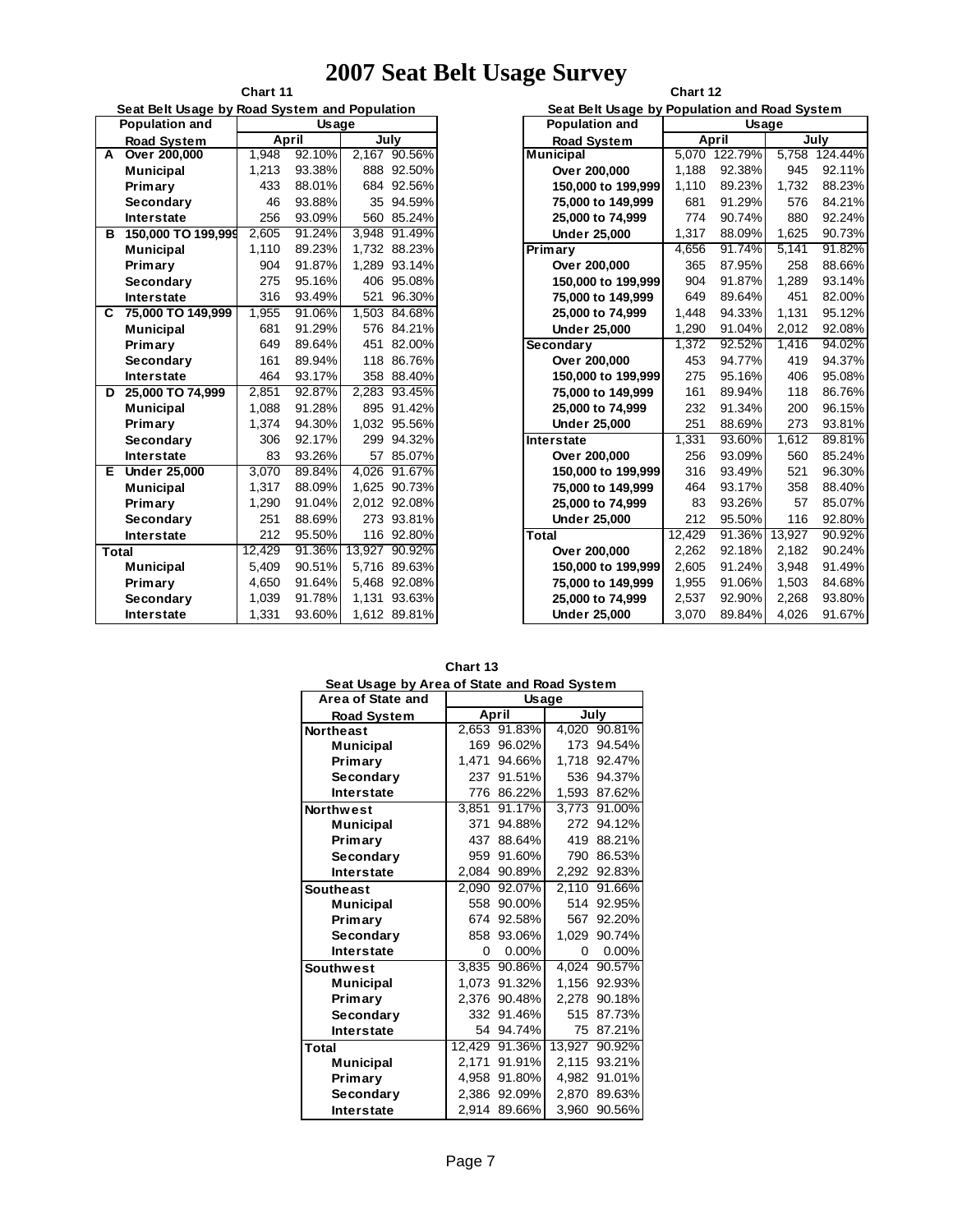| Seat Belt Usage by Day of Week and Road System |              |              |        |              |  |  |  |
|------------------------------------------------|--------------|--------------|--------|--------------|--|--|--|
| Day of Week and                                | <b>Usage</b> |              |        |              |  |  |  |
| <b>Road System</b>                             |              | April        | July   |              |  |  |  |
| Sunday                                         | 2.287        | 92.37%       | 2.491  | 92.46%       |  |  |  |
| <b>Municipal</b>                               | 152          | 92.12%       | 280    | 93.33%       |  |  |  |
| Primary                                        | 1,627        | 91.82%       | 1,720  | 92.03%       |  |  |  |
| Secondary                                      | 483          | 94.34%       | 438    | 94.19%       |  |  |  |
| <b>Interstate</b>                              | 25           | 92.59%       |        | 53 88.33%    |  |  |  |
| Monday                                         |              | 1,249 89.92% |        | 1,228 85.81% |  |  |  |
| <b>Municipal</b>                               | 382          | 91.83%       | 342    | 90.96%       |  |  |  |
| Primary                                        | 204          | 89.87%       | 171    | 84.65%       |  |  |  |
| Secondary                                      | 527          | 90.09%       | 526    | 82.45%       |  |  |  |
| <b>Interstate</b>                              | 136          | 84.47%       | 189    | 87.91%       |  |  |  |
| <b>Tuesday</b>                                 | 2,491        | 92.50%       | 2,759  | 92.80%       |  |  |  |
| <b>Municipal</b>                               | 655          | 93.30%       | 575    | 96.96%       |  |  |  |
| Primary                                        | 291          | 92.38%       | 377    | 91.50%       |  |  |  |
| Secondary                                      | 769          | 92.10%       | 785    | 89.10%       |  |  |  |
| <b>Interstate</b>                              | 776          | 92.27%       | 1,022  | 94.02%       |  |  |  |
| Wednesday                                      | 2,514        | 90.63%       | 3,341  | 89.07%       |  |  |  |
| <b>Municipal</b>                               | 479          | 90.72%       | 433    | 90.40%       |  |  |  |
| Primary                                        | 1.548        | 92.81%       | 1.492  | 89.77%       |  |  |  |
| Secondary                                      | 201          | 90.95%       | 722    | 95.13%       |  |  |  |
| <b>Interstate</b>                              | 286          | 80.11%       | 694    | 81.55%       |  |  |  |
| <b>Thursday</b>                                | 683          | 87.90%       | 916    | 92.15%       |  |  |  |
| <b>Municipal</b>                               | 0            | 0.00%        | 0      | 0.00%        |  |  |  |
| Primary                                        | 252          | 90.65%       | 193    | 89.35%       |  |  |  |
| Secondary                                      | 0            | 0.00%        | 0      | 0.00%        |  |  |  |
| <b>Interstate</b>                              | 431          | 86.37%       | 723    | 92.93%       |  |  |  |
| Friday                                         | 1,078        | 93.58%       | 1,165  | 91.59%       |  |  |  |
| <b>Municipal</b>                               | 360          | 90.91%       | 340    | 92.39%       |  |  |  |
| Primary                                        | 398          | 95.67%       | 337    | 94.40%       |  |  |  |
| Secondary                                      | 12           | 92.31%       | 12     | 92.31%       |  |  |  |
| <b>Interstate</b>                              | 308          | 94.19%       | 476    | 89.14%       |  |  |  |
| Saturday                                       | 2,127        | 90.78%       | 2,027  | 92.01%       |  |  |  |
| <b>Municipal</b>                               | 143          | 92.26%       | 145    | 94.77%       |  |  |  |
| Primary                                        | 638          | 88.00%       | 692    | 91.53%       |  |  |  |
| Secondary                                      | 394          | 92.71%       | 387    | 86.77%       |  |  |  |
| <b>Interstate</b>                              | 952          | 91.71%       | 803    | 94.69%       |  |  |  |
| Total                                          | 12.429       | 91.36%       | 13,927 | 90.92%       |  |  |  |
| <b>Municipal</b>                               | 2,171        | 91.91%       | 2,115  | 93.21%       |  |  |  |
| Primary                                        | 4.958        | 91.80%       | 4,982  | 91.01%       |  |  |  |
| Secondary                                      | 2,386        | 92.09%       | 2,870  | 89.63%       |  |  |  |
| <b>Interstate</b>                              | 2,914        | 89.66%       | 3,960  | 90.56%       |  |  |  |

**Chart 14**

| Ō                                         | Chart 15                                       |                  |              |                      |  |  |  |
|-------------------------------------------|------------------------------------------------|------------------|--------------|----------------------|--|--|--|
|                                           | Seat Belt Usage by Time of Day and Road System |                  |              |                      |  |  |  |
| Time of Day and                           |                                                | Usage            |              |                      |  |  |  |
| <b>Road System</b><br>7 a.m. to 7:59 a.m. | 1,363                                          | April<br>89.61%  |              | July<br>1,476 89.78% |  |  |  |
| <b>Municipal</b>                          | 203                                            | 89.04%           | 412          | 85.48%               |  |  |  |
| Primary                                   | 892                                            | 89.29%           | 903          | 93.09%               |  |  |  |
| Secondary                                 | 35                                             | 100.00%          | 36           | 97.30%               |  |  |  |
| <b>Interstate</b>                         | 233                                            | 89.96%           | 125          | 80.65%               |  |  |  |
| 8 a.m. to 8:59 a.m.                       | 517                                            | 89.76%           | 664          | 91.71%               |  |  |  |
| <b>Municipal</b>                          | 84                                             | 89.36%           | 88           | 89.80%               |  |  |  |
| Primary                                   | 194                                            | 88.58%           | 386          | 93.01%               |  |  |  |
| Secondary                                 | 122                                            | 94.57%           | 104          | 95.41%               |  |  |  |
| Interstate                                | 117                                            | 87.31%           | 86           | 84.31%               |  |  |  |
| 9 a.m. to 9:59 a.m.                       | 1,249                                          | 92.79%           | 1,419        | 92.02%               |  |  |  |
| <b>Municipal</b>                          | 712                                            | 93.07%           | 848          | 96.04%               |  |  |  |
| Primary                                   | 127                                            | 94.78%           | 166          | 93.26%               |  |  |  |
| Secondary                                 | 90                                             | 90.91%           | 66           | 90.41%               |  |  |  |
| Interstate                                | 320                                            | 91.95%           | 339          | 83.09%               |  |  |  |
| 10 a.m. to 10:59 a.m.                     | 1,601                                          | 92.49%<br>93.04% | 1,443<br>605 | 94.69%               |  |  |  |
| <b>Municipal</b>                          | 548<br>1,053                                   | 92.21%           | 838          | 94.68%<br>94.69%     |  |  |  |
| Primary<br>Secondary                      | 0                                              | $0.00\%$         | 0            | $0.00\%$             |  |  |  |
| <b>Interstate</b>                         | 0                                              | $0.00\%$         | 0            | 0.00%                |  |  |  |
| 11 a.m. to 11:59 a.m.                     | 507                                            | 90.70%           | 387          | 83.23%               |  |  |  |
| <b>Municipal</b>                          | 0                                              | $0.00\%$         | 0            | 0.00%                |  |  |  |
| Primary                                   | 234                                            | 94.74%           | 123          | 87.86%               |  |  |  |
| Secondary                                 | 103                                            | 93.64%           | 149          | 80.11%               |  |  |  |
| Interstate                                | 170                                            | 84.16%           | 115          | 82.73%               |  |  |  |
| 12 p.m. to 12:59 p.m.                     | 826                                            | 93.02%           | 796          | 94.42%               |  |  |  |
| <b>Municipal</b>                          | 167                                            | 91.26%           | 164          | 97.04%               |  |  |  |
| Primary                                   | 241                                            | 91.98%           | 225          | 92.98%               |  |  |  |
| Secondary                                 | 11                                             | 78.57%           | 23           | 92.00%               |  |  |  |
| Interstate                                | 407                                            | 94.87%           | 384          | 94.35%               |  |  |  |
| 1 p.m. to 1:59 p.m                        | 1,003                                          | 90.69%           | 781          | 86.59%               |  |  |  |
| <b>Municipal</b>                          | 92                                             | 80.70%           | 112          | 74.17%               |  |  |  |
| Primary                                   | 691                                            | 92.13%           | 470          | 91.62%               |  |  |  |
| Secondary                                 | 0                                              | $0.00\%$         | 0            | 0.00%                |  |  |  |
| <b>Interstate</b>                         | 220<br>1,438                                   | 90.91%<br>92.30% | 199<br>1,983 | 83.61%<br>90.88%     |  |  |  |
| 2 p.m. to 2:59 p.m<br><b>Municipal</b>    | 188                                            | 97.41%           | 132          | 92.31%               |  |  |  |
| Primary                                   | 553                                            | 93.89%           | 1,039        | 90.27%               |  |  |  |
| Secondary                                 | 362                                            | 89.16%           | 515          | 93.30%               |  |  |  |
| <b>Interstate</b>                         | 335                                            | 90.54%           | 297          | 88.39%               |  |  |  |
| 3 p.m. to 3:59 p.m                        | 400                                            | 91.32%           |              | 572 94.08%           |  |  |  |
| <b>Municipal</b>                          | 0                                              | 0.00%            | 0            | 0.00%                |  |  |  |
| Primary                                   | 102                                            | 90.27%           | 226          | 94.17%               |  |  |  |
| Secondary                                 | 151                                            | 89.35%           | 120          | 93.02%               |  |  |  |
| Interstate                                | 147                                            | 94.23%           | 226          | 94.56%               |  |  |  |
| 4 p.m. to 4:59 p.m                        | 1,375                                          | 88.42%           | 1,788        | 86.50%               |  |  |  |
| <b>Municipal</b>                          | 350<br>470                                     | 86.42%           | 262          | 88.22%               |  |  |  |
| Primary<br>Secondary                      | 298                                            | 93.07%<br>81.42% | 292<br>663   | 87.16%<br>80.95%     |  |  |  |
| <b>Interstate</b>                         | 257                                            | 92.11%           | 571          | 92.69%               |  |  |  |
| 5 p.m. to 5:59 p.m                        | 430                                            | 95.34%           | 512          | 93.77%               |  |  |  |
| <b>Municipal</b>                          | 278                                            | 93.29%           | 328          | 91.62%               |  |  |  |
| Primary                                   | 100                                            | 100.00%          | 103          | 99.04%               |  |  |  |
| Secondary                                 | 52                                             | 98.11%           | 81           | 96.43%               |  |  |  |
| Interstate                                | 0                                              | $0.00\%$         | 0            | $0.00\%$             |  |  |  |
| 6 p.m. to 6:59 p.m.                       | 1,720                                          | 91.73%           | 2,106        | 92.73%               |  |  |  |
| <b>Municipal</b>                          | 136                                            | 91.89%           | 129          | 86.00%               |  |  |  |
| Primary                                   | 1,064                                          | 92.44%           | 1,090        | 92.29%               |  |  |  |
| Secondary                                 | 445                                            | 89.00%           | 699          | 93.20%               |  |  |  |
| <b>Interstate</b>                         | 75                                             | 98.68%           | 188          | 98.95%               |  |  |  |
| Total                                     | 12,429                                         | 91.36%           | 13,927       | 90.92%               |  |  |  |
| <b>Municipal</b>                          | 2,758                                          | 91.42%           | 3,080        | 91.39%               |  |  |  |
| Primary                                   | 5,721                                          | 92.11%           | 5,861        | 92.24%               |  |  |  |
| Secondary                                 | 1,669                                          | 88.73%           | 2,456        | 88.86%               |  |  |  |
| <b>Interstate</b>                         | 2,281                                          | 91.42%           | 2,530        | 89.40%               |  |  |  |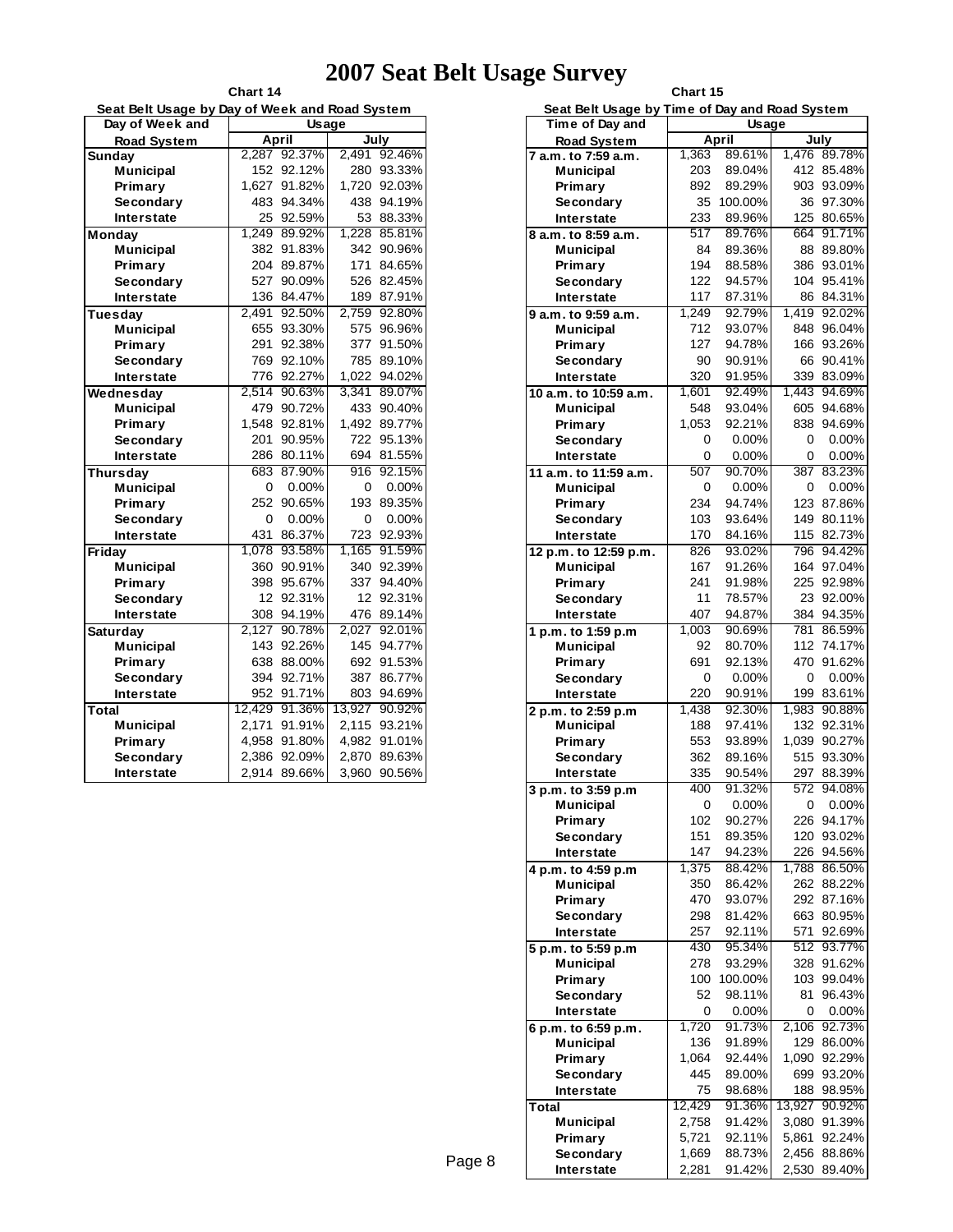**Chart 16 Site Selection by County**

| County          | Population Category |                | Area      | <b>Sites</b>   | County           | Population Category |                | Area      | <b>Sites</b>   |
|-----------------|---------------------|----------------|-----------|----------------|------------------|---------------------|----------------|-----------|----------------|
| Adair           | 8.243               | E              | SW        |                | Jefferson        | 16,181              | E              | <b>SE</b> |                |
| Adams           | 4,482               | E              | SW        |                | Johnson          | 111,006             | C              | <b>SE</b> |                |
| Allamakee       | 14,675              | Ε              | <b>NE</b> |                | Jones            | 20,221              | E              | <b>SE</b> |                |
| Appanoose       | 13,721              | E              | <b>SE</b> |                | Keokuk           | 11,400              | E              | <b>SE</b> | 1              |
| Audubon         | 6,830               | Ε              | SW        |                | Kossuth          | 17,163              | E              | <b>NW</b> |                |
| Benton          | 25,308              | E              | <b>NE</b> |                | Lee              | 38,052              | D              | <b>SE</b> |                |
| Black Hawk      | 128,012             | B              | <b>NE</b> |                | Linn             | 191,701             | B              | <b>NE</b> | 9              |
| Boone           | 26,224              | D              | <b>NW</b> |                | Louisa           | 12,183              | E              | <b>SE</b> | 3              |
| Bremer          | 23,325              | B              | <b>NE</b> |                | Lucas            | 9,422               | E              | <b>SE</b> |                |
| <b>Buchanan</b> | 21,093              | E              | <b>NE</b> |                | Lyon             | 11,763              | E              | <b>NW</b> |                |
| Buena Vista     | 20,411              | E              | <b>NW</b> | 5              | Madison          | 14,019              | E              | SW        |                |
| <b>Butler</b>   | 15,305              | E              | <b>NE</b> | 5              | Mahaska          | 22,335              | E              | <b>SE</b> |                |
| Calhoun         | 11,115              | Ē              | <b>NW</b> |                | <b>Marion</b>    | 32,052              | D              | <b>SE</b> |                |
| Carroll         | 21,421              | E              | <b>NE</b> |                | <b>Marshall</b>  | 39,311              | D              | <b>NE</b> |                |
| Cass            | 14,684              | E              | SW        |                | Mills            | 14,547              | E              | SW        |                |
| Cedar           | 18,187              | E              | <b>SE</b> |                | Mitchell         | 10,874              | E              | <b>NE</b> |                |
| Cerro Gordo     | 46,447              | D              | <b>NE</b> |                | Monona           | 10,020              | E              | <b>NW</b> |                |
| Cherokee        | 13,035              | Ε              | <b>NW</b> |                | Monroe           | 8,016               | E              | <b>SE</b> |                |
| Chickasaw       | 13,095              | E              | <b>NE</b> |                | Montgomery       | 11,771              | E              | SW        |                |
| Clarke          | 9,133               | E              | SW        | $\overline{2}$ | <b>Muscatine</b> | 41,722              | E              | <b>SE</b> |                |
| Clay            | 17,372              | E              | <b>NW</b> | $\overline{7}$ | O'Brien          | 15,102              | E              | <b>NW</b> |                |
| Clayton         | 18,678              | E              | <b>NE</b> |                | Osceola          | 7,003               | E              | <b>NW</b> |                |
| Clinton         | 50,149              | D              | <b>SE</b> |                | Page             | 16,976              | E              | SW        |                |
| Crawford        | 16,942              | $\overline{E}$ | <b>NW</b> |                | Palo Alto        | 10,147              | E              | <b>NW</b> |                |
| Dallas          | 40,750              | A              | SW        | $\overline{2}$ | <b>Plymouth</b>  | 24,849              | E              | <b>NW</b> |                |
| Davis           | 8.541               | E              | <b>SE</b> |                | Pocahontas       | 8,662               | E              | <b>NW</b> |                |
| Decatur         | 8,689               | E              | SW        | 6              | Polk             | 374,601             | A              | SW        | 9              |
| Delaw are       | 18,404              | E              | <b>NE</b> |                | Pottaw attami    | 87,704              | $\overline{C}$ | SW        | 12             |
| Des Moines      | 42,351              | D              | <b>SE</b> |                | Poweshiek        | 18,815              | E              | <b>SE</b> |                |
| Dickinson       | 16,424              | E              | <b>NW</b> |                | Ringgold         | 5,469               | E              | SW        |                |
| Dubuque         | 89,143              | C              | <b>NE</b> |                | Sac              | 11,529              | E              | <b>NW</b> |                |
| Emmet           | 11,027              | E              | <b>NW</b> |                | <b>Scott</b>     | 158,668             | B              | <b>SE</b> | 8              |
| Fayette         | 22,008              | D              | <b>NE</b> |                | Shelby           | 13,173              | Ē              | SW        |                |
| Floyd           | 16,900              | E              | <b>NE</b> |                | Sioux            | 31,589              | D              | <b>NW</b> |                |
| Franklin        | 10,704              | E              | <b>NE</b> | 6              | Story            | 79,981              | D              | <b>NW</b> | 12             |
| Fremont         | 8,010               | E              | SW        |                | Tama             | 18,103              | E              | <b>NE</b> |                |
| Greene          | 10,366              | E              | <b>NW</b> |                | Taylor           | 6,958               | E              | SW        |                |
| Grundy          | 12,369              | E              | <b>NE</b> |                | <b>Union</b>     | 12,309              | E              | SW        |                |
| Guthrie         | 11,353              | Ē              | <b>NW</b> |                | Van Buren        | 7,809               | Ē              | <b>SE</b> |                |
| Ham ilton       | 16,438              | E              | <b>NW</b> |                | Wapello          | 36,051              | D              | <b>SE</b> | $\overline{7}$ |
| Hancock         | 12,100              | E              | <b>NW</b> |                | Warren           | 40,671              | A              | SW        | $\overline{2}$ |
| Hardin          | 18,812              | E              | <b>NE</b> |                | Washington       | 20,670              | E              | <b>SE</b> | $\overline{4}$ |
| Harrison        | 15,666              | E              | SW        |                | Wayne            | 6,730               | E              | <b>SE</b> |                |
| Henry           | 20,336              | E              | <b>SE</b> |                | <b>Webster</b>   | 40,235              | D              | <b>NW</b> |                |
| How ard         | 9,932               | E              | <b>NE</b> |                | Winnebago        | 11,723              | E              | <b>NW</b> |                |
| Hum boldt       | 10,381              | E              | <b>NW</b> |                | Winneshiek       | 21,310              | E              | <b>NE</b> |                |
| Ida             | 7,837               | E              | <b>NW</b> |                | Woodbury         | 103,877             | C              | <b>NW</b> |                |
| low a           | 15,671              | E              | <b>SE</b> |                | Worth            | 7,909               | E              | <b>NE</b> |                |
| Jackson         | 20,296              | E              | <b>NE</b> |                | Wright           | 14,334              | E              | <b>NW</b> |                |
| Jasper          | 37,213              | D              | <b>SE</b> |                | <b>Totals</b>    | 2,926,324           |                |           | 100            |
|                 |                     |                |           |                |                  |                     |                |           |                |

**NOTE: Population data based on the 2000 Census**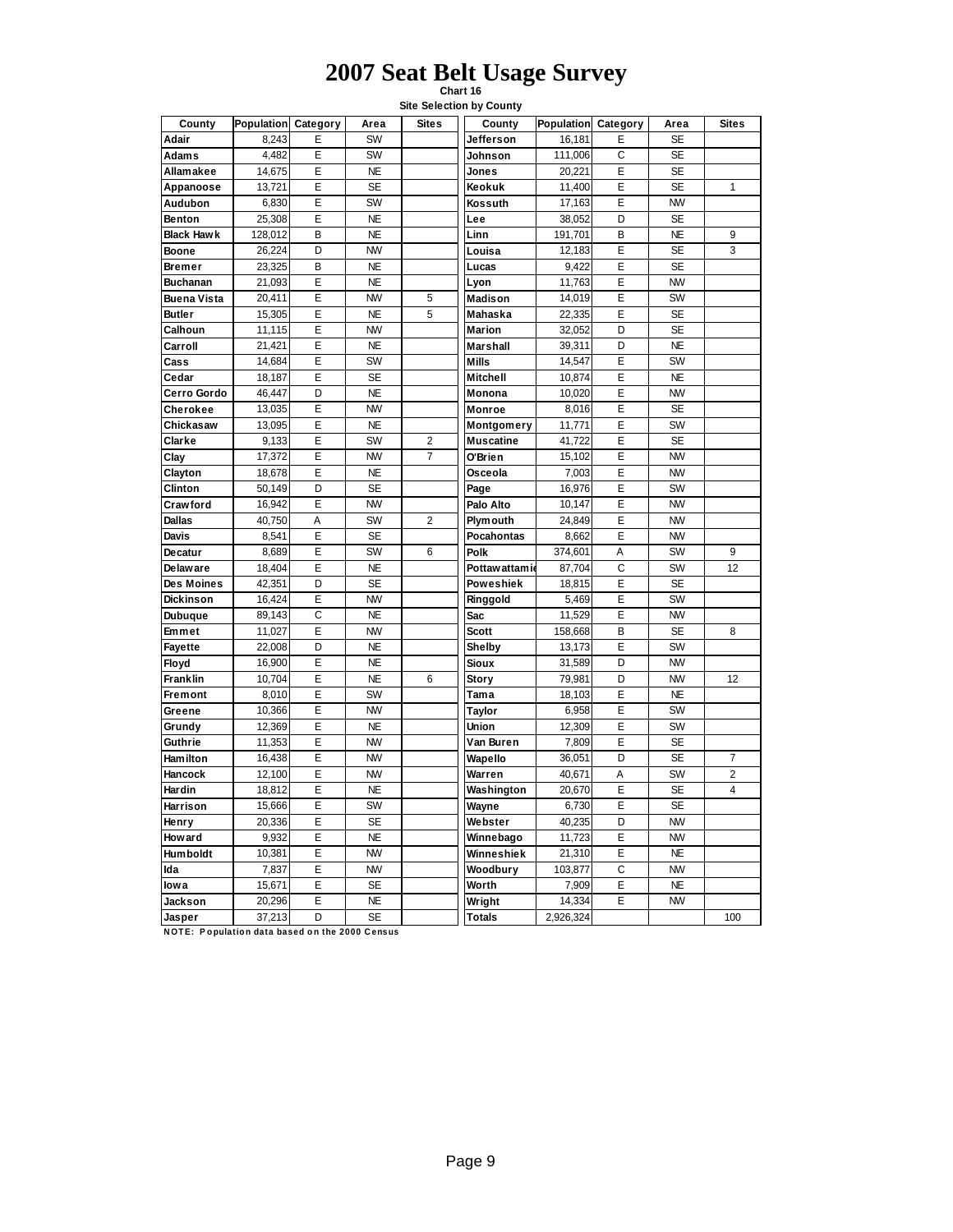### **Chart 17 2007 Seat Belt Usage Survey**

**Site Selection by Area of State**

| <b>Area of State</b>                        | <b>Northeast</b> | Southeast       | <b>Northwest</b> | <b>│Southwest</b> | <b>Totals</b> |
|---------------------------------------------|------------------|-----------------|------------------|-------------------|---------------|
| <b>Number of Selected Sites</b>             | <b>20</b>        | 23              | 24               | 33                | 100           |
| <b>INumber of Possible Counties</b>         | 25 <sub>l</sub>  | 25 <sub>1</sub> | 29               |                   | 99            |
| <b>Number of Selected Counties</b>          |                  |                 |                  |                   | 17            |
| Percentage of Counties Selected             | 12.00%           | $16.00\%$       | $10.34\%$        | 30.00%            | 17.17%        |
| <b>Total Population in Area</b>             | 835.135          | 777.502         | 599.002          | 714.685           | 2.926.324.00  |
| <b>Percentage of Total State Population</b> | 28.54%           | 26.57%          | 20.47%           | 24.42%            | 100.00%       |

**Chart 18**

| Site Selection by Population Category  |                     |                         |                            |                           |                   |                 |  |  |  |  |
|----------------------------------------|---------------------|-------------------------|----------------------------|---------------------------|-------------------|-----------------|--|--|--|--|
| <b>Area of State</b>                   | A - Over<br>200.000 | B-150.000<br>to 200,000 | $C - 75.000$<br>to 150,000 | $D - 25.000$<br>to 75,000 | E-Under<br>25.000 | Total           |  |  |  |  |
| Number of Selected Sites               | 13                  |                         |                            | 19 <sub>1</sub>           | 39                | 61              |  |  |  |  |
| Number of Possible Counties            |                     |                         |                            | 13.                       | 75                | 24 <sup>1</sup> |  |  |  |  |
| Number of Selected Counties            |                     |                         |                            |                           |                   | 17              |  |  |  |  |
| <b>Percentage of Counties Selected</b> | $3.00\%$            | 2.00%                   | 1.00%                      | 2.00%                     | $9.00\%$          | 17.00%          |  |  |  |  |
| <b>Total Population in Area</b>        | 456.022             | 501.706                 | 391.730                    | 521.663                   | 1.055.203         | 2,926,324.00    |  |  |  |  |
| Percentage of Total State Population   | 15.58%              | 17.14%                  | 13.39%                     | 17.83%                    | 36.06%            | 100.00%         |  |  |  |  |

**Chart 19 2006 Statewide Vehicle Miles of Travel**

| <b>Vehicle Miles</b>   | <b>Municipal</b> | <b>Rural</b> | <b>Total</b> | Percentage |
|------------------------|------------------|--------------|--------------|------------|
| <b>Statewide Total</b> | 11,899           | 15,320       | 27,219       | 100.00%    |
| <b>Municipal</b>       | 6,518            | <b>NA</b>    | 6.518        | 23.95%     |
| Primary                | 3.274            | 6.899        | 10.173       | 37.37%     |
| Secondary              | <b>NA</b>        | 4,682        | 4,682        | 17.20%     |
| <b>Interstate</b>      | 2.107            | 3.739        | 5,846        | 21.48%     |

**NOTE:** Vehicle miles of travel reported in 1,000,000 and provided by the lowa Dept. of Transportation's Office of Transportation Data & counts only cars, pickups, vans & SUVs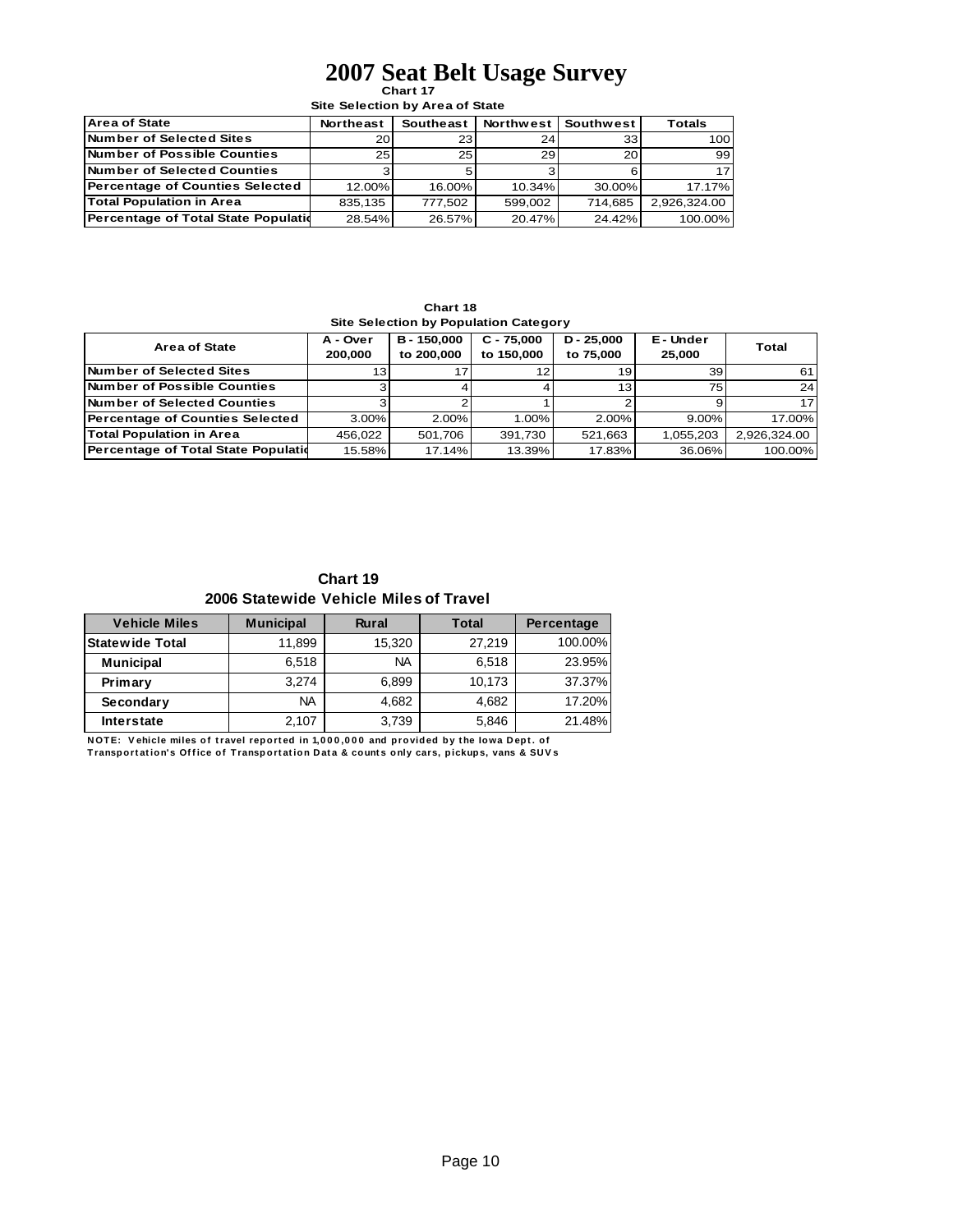# **Chart 20 2007 Seat Belt Usage Survey**

|  | -------- |                             |  |
|--|----------|-----------------------------|--|
|  |          | pril Seat Relt Survey Sites |  |

|                              |                                |                        |                          |                                 |                                               | <b>April Seat Belt Survey Sites</b> |            |                   |               |               |
|------------------------------|--------------------------------|------------------------|--------------------------|---------------------------------|-----------------------------------------------|-------------------------------------|------------|-------------------|---------------|---------------|
| Νo                           | County                         | Area                   | Day                      | Time                            | Location                                      | City                                | Population | System            | Observed      | <b>Belted</b> |
| ำ<br>$\overline{\mathbf{c}}$ | Polk<br>Story                  | <b>SW</b><br><b>NW</b> | <b>MON</b><br><b>SAT</b> | 4 PM<br>6 PM                    | Aurora @ Beaver<br>6th @ Grand                | Des Moines<br>Ames                  | A<br>D     | м<br>м            | 187<br>200    | 165<br>190    |
| 3                            | Story                          | <b>NW</b>              | SAT                      | <b>PM</b><br>2                  | Duff Exit @ Hwy 30                            | Ames                                | D          | P                 | 77            | 68            |
| 4                            | Story                          | <b>NW</b>              | TUE                      | $\overline{2}$<br><b>PM</b>     | E23 @ Hwy 69                                  |                                     | D          | S                 | 78            | 74            |
| 5                            | Story                          | <b>NW</b>              | SAT                      | <b>PM</b><br>4                  | E63 @ Hwy 65                                  |                                     | D          | s                 | 14            | 11            |
| 6                            | Polk                           | SW                     | WED                      | 9<br>AM                         | 7th & Grand                                   | Des M oines                         | Α          | М                 | 429           | 407           |
| 7                            | Story                          | <b>NW</b>              | <b>SAT</b>               | PM<br>4                         | Hwy 133 @ Hwy 30                              |                                     | D          | P                 | 106           | 97            |
| 8<br>9                       | Dallas                         | SW<br>SW               | SAT<br>TUE               | 2<br>PM<br>4<br><b>PM</b>       | Hwy 141 @ Hwy 210<br>Hwy 160 @ Hwy 69         |                                     | Α<br>Α     | Ρ<br>Ρ            | 35<br>202     | 32<br>170     |
| 10                           | Polk<br>Story                  | <b>NW</b>              | <b>SAT</b>               | 6<br>PM                         | Hwy 210 @ Hwy 65                              | Ankeny                              | D          | P                 | 16            | 15            |
| 11                           | Story                          | <b>NW</b>              | <b>SAT</b>               | $\overline{c}$<br>PM            | Hwy 210 @ Hwy 69                              |                                     | D          | P                 | 38            | 35            |
| 12                           | Story                          | NW                     | FRI                      | 2<br><b>PM</b>                  | Hwy 65 @ Hwy 30                               |                                     | D          | Ρ                 | 105           | 96            |
| 13                           | Polk                           | SW                     | TUE                      | 6<br><b>PM</b>                  | Hwy 945 @ Hwy 931                             |                                     | Α          | Ρ                 | 55            | 48            |
| 14                           | Story                          | <b>NW</b>              | <b>MON</b>               | 10<br>AM                        | I-35 Exit #123                                |                                     | D          |                   | 30            | 29            |
| 15                           | Polk                           | SW                     | WED                      | 10<br>AM                        | I-35 Exit #92                                 |                                     | Α          |                   | 85            | 78            |
| 16                           | Polk                           | SW                     | FRI                      | PM<br>6                         | I-35 Rest Area                                |                                     | Α<br>D     |                   | 36            | 35            |
| 17<br>18                     | Story<br>Dallas                | <b>NW</b><br>SW        | SAT<br><b>MON</b>        | 12<br>PM<br>AM<br>8             | I-35 Rest Area<br>I-80 Exit #110              |                                     | Α          |                   | 59<br>61      | 54<br>56      |
| 19                           | Polk                           | SW                     | <b>MON</b>               | 9<br><b>PM</b>                  | I-80 Exit # 143                               |                                     | Α          | -                 | 93            | 87            |
| 20                           | Polk                           | SW                     | <b>FRI</b>               | 10<br>AM                        | Indianola Ave @ SE 8th                        | Des Moines                          | Α          | М                 | 349           | 332           |
| 21                           | Story                          | <b>NW</b>              | <b>MON</b>               | 6<br>PM                         | J Ave. @ 6th                                  | Nevada                              | D          | м                 | 76            | 69            |
| 22                           | Story                          | <b>NW</b>              | <b>MON</b>               | 12<br><b>PM</b>                 | Main @ Clark                                  | Ames                                | D          | M                 | 217           | 201           |
| 23                           | Polk                           | SW                     | <b>SAT</b>               | 4<br><b>PM</b>                  | Meredith @ Merle Hay                          | Des Moines                          | А          | M                 | 750           | 691           |
| 24                           | Clarke                         | SW                     | THU                      | PM<br>12                        | E Washington @ Main St                        | Osceola                             | Е          | M                 | 179           | 142           |
| 25<br>26                     | Decat ur<br>Warren             | SW<br>SW               | THU<br><b>SAT</b>        | 8<br>AM<br>9<br>AM              | J 12 @ Hwy 69<br>Hwy 28 @ Hwy 92              | Weldon<br>M artensdale              | Е<br>Α     | Ρ<br>Ρ            | 27<br>123     | 25<br>115     |
| 27                           | Clarke                         | SW                     | <b>MON</b>               | $\overline{2}$<br>PM            | Hwy 34 @ Hwy 69                               |                                     | Е          | P                 | 374           | 320           |
| 28                           | Decat ur                       | SW                     | <b>SAT</b>               | 11<br>AM                        | I-35 Exit #12                                 |                                     | Е          | -1                | 99            | 90            |
| 29                           | Decatur                        | sw                     | THU                      | 10<br>AM                        | I-35 Exit #22                                 |                                     | Е          |                   | 4             | 4             |
| 30                           | Decat ur                       | SW                     | SAT                      | 7<br>AM                         | J 20 @ R69                                    | Garden Grove                        | Е          | s                 | 24            | 21            |
| 31                           | Decat ur                       | SW                     | <b>MON</b>               | <b>PM</b><br>4                  | J 66 @ Hwy 69                                 | Davis City                          | Е          | s                 | 30            | 25            |
| 32                           | Warren                         | SW                     | <b>MON</b>               | 6<br><b>PM</b>                  | R 57 @ Hwy 92                                 |                                     | Α          | S                 | 49            | 46            |
| 33<br>34                     | Decat ur<br>Pottawattamie      | SW<br>SW               | WED<br><b>MON</b>        | <b>PM</b><br>12<br>3<br>PM      | West Jct. Hwy 69 @ Hwy 2<br>9th Ave. @ S 16th | Leon                                | Ε<br>C     | P<br>M            | 59            | 55            |
| 35                           | Pottawattamie                  | SW                     | <b>MON</b>               | <b>PM</b><br>5                  | A Ave & 25th St                               | Council Bluffs<br>Council Bluffs    | C          | М                 | 398<br>348    | 361<br>320    |
| 36                           | Pottawattamie                  | SW                     | <b>TUE</b>               | 9<br>AM                         | Hwy 191 @ Hwy 83                              |                                     | C          | P                 | 94            | 85            |
| 37                           | Pottawattamie                  | SW                     | SAT                      | PM<br>$\mathbf{1}$              | Hwy 6 @ Hwy 191                               |                                     | C          | P                 | 259           | 233           |
| 38                           | Pottawattamie                  | SW                     | TUE                      | 9<br>AM                         | Hwy 6 @ Hwy 59                                |                                     | C          | Ρ                 | 125           | 113           |
| 39                           | Pottawattamie                  | SW                     | WED                      | 8<br>AM                         | Hwy 83 @ Hwy 59                               |                                     | C          | Ρ                 | 112           | 101           |
| 40                           | Pottawattamie                  | SW                     | WED                      | 12<br>PM                        | Hwy 92 @ Hwy 59                               |                                     | С          | P                 | 134           | 117           |
| 41                           | Pottawattamie                  | SW                     | TUE                      | 7<br>AM                         | I-29 Exit #47                                 |                                     | С          | $\blacksquare$    | 146           | 130           |
| 42<br>43                     | Pottawattamie                  | SW<br>SW               | SAT<br>WED               | PM<br>5<br>10<br>AM             | $I-80$ Exit #40                               |                                     | C<br>C     | -1                | 159<br>193    | 146           |
| 44                           | Pottawattamie<br>Pottawattamie | SW                     | SAT                      | 3 PM                            | I-80 Rest Area<br>L 55 @ Hwy 6                |                                     | C          | s                 | 143           | 188<br>125    |
| 45                           | Pottawattamie                  | SW                     | <b>MON</b>               | 1 PM                            | M 16 @ Hwy 92                                 |                                     | C          | s                 | 36            | 36            |
| 46                           | Buena Vista                    | <b>NW</b>              | TUE                      | 8<br>AM                         | C 49 @ Hwy 71                                 |                                     | Ε          | s                 | 109           | 96            |
| 47                           | Buena Vista                    | <b>NW</b>              | TUE                      | 10<br>AM                        | Hwy 110 @ Hwy 7                               |                                     | Е          | P                 | 60            | 50            |
| 48                           | Buena Vista                    | <b>NW</b>              | TUE                      | 1 PM                            | Hwy 7 @ Hwy 71                                |                                     | Е          | P                 | 99            | 93            |
| 49                           | Buena Vista                    | <b>NW</b>              | TUE                      | 12<br><b>PM</b>                 | Hwy 7 @ Hwy 71                                |                                     | Е          | P                 | 94            | 90            |
| 50                           | Buena Vista                    | <b>NW</b>              | TUE                      | 9<br>AM                         | Lake @ Third                                  | Storm Lake                          | Е<br>Е     | M                 | 50            | 43<br>153     |
| 51<br>52                     | Clay<br>Clay                   | NW<br><b>NW</b>        | THU<br>THU               | 2<br>PM<br>6<br><b>PM</b>       | 4th @ Grand<br>B 53 @ Hwy 71                  | Spencer                             | Е          | M<br>s            | 166<br>13     | 12            |
| 53                           | Clay                           | <b>NW</b>              | THU                      | 4<br><b>PM</b>                  | Grand @ 18th                                  | Spencer                             | Е          | м                 | 519           | 475           |
| 54                           | Clay                           | <b>NW</b>              | <b>MON</b>               | PM<br>6                         | Hwy 10 @ Hwy 71                               |                                     | Е          | P                 | 34            | 32            |
| 55                           | Clay                           | NW                     | <b>MON</b>               | 8<br>AM                         | Hwy 18 @ Hwy 71                               |                                     | Е          | Ρ                 | 66            | 63            |
| 56                           | Clay                           | <b>NW</b>              | <b>MON</b>               | 12<br><b>PM</b>                 | B40 @ Hwy 71                                  |                                     | Е          | Ρ                 | 51            | 44            |
| 57                           | Clay                           | <b>NW</b>              | <b>MON</b>               | 10<br>AM                        | N 14 @ Hwy 18                                 |                                     | Е          | S                 | 21            | 17            |
| 58                           | Franklin                       | <b>NE</b>              | <b>SAT</b>               | <b>PM</b><br>12                 | 1st @ 1st Ave                                 | Hampton                             | Е          | M                 | 49            | 49            |
| 59<br>60                     | Franklin<br><b>Butler</b>      | NE<br><b>NE</b>        | <b>FRI</b><br><b>FRI</b> | <b>PM</b><br>3<br>1 PM          | C 25 @ Hwy 65<br>C 55 @ Hwy 14                |                                     | Ε<br>Ε     | S<br>S            | 35<br>5       | 35<br>5       |
| 61                           | Franklin                       | <b>NE</b>              | TUE                      | 1 PM                            | Hwy 107 @ Hwy 3                               |                                     | Ε          | P                 | 13            | 12            |
| 62                           | <b>Butler</b>                  | <b>NE</b>              | <b>FRI</b>               | 5 PM                            | Hwy 14 @ Hwy 20                               |                                     | Ε          | P                 | 107           | 103           |
| 63                           | Butler                         | <b>NE</b>              | TUE                      | 3<br><b>PM</b>                  | Hwy 14 @ Hwy 3                                |                                     | Е          | P                 | 40            | 37            |
| 64                           | Butler                         | NE                     | SAT                      | 8<br>AM                         | Hwy 188 @ Hwy 3                               |                                     | Е          | Р                 | 46            | 43            |
| 65                           | Franklin                       | <b>NE</b>              | TUE                      | 5<br><b>PM</b>                  | Hwy 65 @ Hwy 3                                |                                     | Е          | Р                 | 101           | 89            |
| 66                           | Franklin                       | <b>NE</b>              | WED                      | 6<br><b>PM</b>                  | I-35 Exit #165                                |                                     | Е          |                   | 43            | 43            |
| 67                           | Franklin                       | <b>NE</b>              | WED<br>WED               | PM<br>4                         | I-35 Exit #170                                |                                     | Е<br>Е     | M                 | 76<br>114     | 75<br>92      |
| 68                           | Butler<br>69 Linn              | <b>NE</b><br><b>NE</b> | TUE                      | 2 PM<br>7<br>ΑM                 | Main @ Railroad<br>8th Ave @ 2nd              | Allison<br>Cedar Rapids             | в          | м                 | 260           | 243           |
| 70                           | Linn                           | <b>NE</b>              | <b>SAT</b>               | 1 PM                            | E 34 @ Hwy 13                                 |                                     | в          | S                 | 156           | 147           |
| 71                           | Linn                           | <b>NE</b>              | SAT                      | 8 AM                            | E 70 @ Hwy 151                                |                                     | в          | s                 | 23            | 22            |
| 72                           | Linn                           | NE                     | TUE                      | 9<br>AM                         | First Ave @ 29th                              | Cedar Rapids                        | В          | м                 | 222           | 203           |
| 73                           | Linn                           | <b>NE</b>              | <b>FRI</b>               | $\mathbf{1}$<br>PM              | Hwy 1 @ Hwy 30                                |                                     | в          | P                 | 164           | 152           |
| 74                           | Linn                           | <b>NE</b>              | SAT                      | 10<br>AM                        | Hwy 13 @ Hwy 151                              |                                     | В          | P                 | 300           | 282           |
| 75                           | Linn                           | <b>NE</b>              | <b>FRI</b><br><b>TUE</b> | AM<br>10                        | Hwy 30 @ Hwy 1                                |                                     | B<br>B     | P<br>$\mathbf{I}$ | 151           | 138           |
| 76<br>77                     | Linn<br>Linn                   | <b>NE</b><br><b>NE</b> | TUE                      | 1 PM<br>11 AM                   | I-380 Mile Marker 13<br>I-380 Mile Marker 25  |                                     | B          | -1                | 116<br>53     | 113<br>52     |
| 78                           | Scott                          | <b>SE</b>              | TUE                      | 4 PM                            | F 55 Exit @ Hwy 61                            |                                     | в          | Р                 | 203           | 180           |
| 79                           | Scott                          | <b>SE</b>              | <b>MON</b>               | 12 PM                           | Hwy 61 @ Hwy 22 Ramp                          |                                     | в          | P                 | 87            | 76            |
| 80                           | Scott                          | <b>SE</b>              | <b>SAT</b>               | PM<br>5                         | I-280 Hwy 61 Exit                             |                                     | в          | -1                | 0             | $\mathbf 0$   |
| 81                           | Scott                          | <b>SE</b>              | TUE                      | 2<br>PM                         | I-80 Exit #284 (Y40)                          |                                     | в          | -1                | 169           | 151           |
| 82                           | Scott                          | <b>SE</b>              | TUE                      | 6<br><b>PM</b>                  | Kimberly @ Harrison                           | Davenport                           | В          | м                 | 455           | 421           |
| 83<br>84                     | Scott<br>Scott                 | <b>SE</b><br><b>SE</b> | <b>SAT</b><br><b>MON</b> | з<br>PM<br>8<br>AM              | Locust @ Brady<br>Long Grove Exit @ Hwy 61    | Davenport                           | В<br>В     | м<br>P            | 307<br>79     | 243<br>76     |
| 85                           | Scott                          | <b>SE</b>              | <b>MON</b>               | 10<br>AM                        | Y 48 @ Hwy 61                                 |                                     | В          | S                 | 110           | 106           |
| 86                           | Washington                     | SE                     | <b>FRI</b>               | 11 AM                           | East 7th @ North 4th                          | Washington                          | E          | м                 | 56            | 40            |
| 87                           | Washington                     | <b>SE</b>              | <b>FRI</b>               | 7<br>AM                         | G6W @ Hwy 92                                  |                                     | Е          | s                 | 27            | 22            |
| 88                           | Washington                     | <b>SE</b>              | <b>SAT</b>               | 9<br>AM                         | Hwy 1 @ Hwy 92                                |                                     | Ε          | P                 | 111           | 107           |
| 89                           | Washington                     | <b>SE</b>              | TUE                      | <b>PM</b><br>12                 | Hwy 218 Ramp @ Hwy 92                         |                                     | Е          | P                 | 47            | 44            |
| 90                           | Louisa                         | <b>SE</b>              | <b>FRI</b>               | 9<br>AM                         | Hwy 92 @ Hwy 61                               |                                     | Е          | P                 | 88            | 83            |
| 91                           | Louisa                         | <b>SE</b>              | <b>SAT</b>               | 11<br>AM                        | South 4th @ Washington                        | Wapello                             | Е          | м                 | 25            | 19            |
| 92<br>93                     | Louisa<br>Wapello              | <b>SE</b><br><b>SE</b> | <b>SAT</b><br><b>MON</b> | AM<br>$\overline{7}$<br>9<br>AM | X 43 @ Hwy 92<br>Church @ Richmond            | Ottumwa                             | Е<br>D     | s<br>M            | 19<br>283     | 18<br>246     |
| 94                           | Wapello                        | SE                     | THU                      | PM<br>2                         | East Jct. Hwy 34 @ Hwy 63                     |                                     | D          | Ρ                 | 671           | 619           |
| 95                           | Wapello                        | <b>SE</b>              | THU                      | 6 PM                            | Hwy 137@ Hwy 63                               |                                     | D          | Ρ                 | 261           | 254           |
| 96                           | Keokuk                         | <b>SE</b>              | <b>MON</b>               | 11 AM                           | Hwy 149 @ Hwy 23                              |                                     | D          | P                 | 100           | 100           |
| 97                           | Wapello                        | <b>SE</b>              | THU                      | 4 PM                            | Hwy 16 @ Hwy 34                               |                                     | D          | P                 | 160           | 158           |
| 98                           | Wapello                        | <b>SE</b>              | THU                      | 2<br><b>PM</b>                  | T61@ Hwy 34                                   |                                     | D          | s                 | 106           | 94            |
| 99                           | Wapello                        | <b>SE</b>              | THU                      | 4<br><b>PM</b>                  | V 37 (College St) @ Hwy 34 Agency             |                                     | D          | s                 | 134           | 127           |
|                              | 100 Wapello                    | <b>SE</b>              | THU                      | 6 PM                            | Wapello St @ Albia Rd                         | Ottumwa                             | Е          | м                 | 337<br>13,604 | 304           |
|                              |                                |                        |                          |                                 |                                               |                                     |            |                   |               | 12,429        |